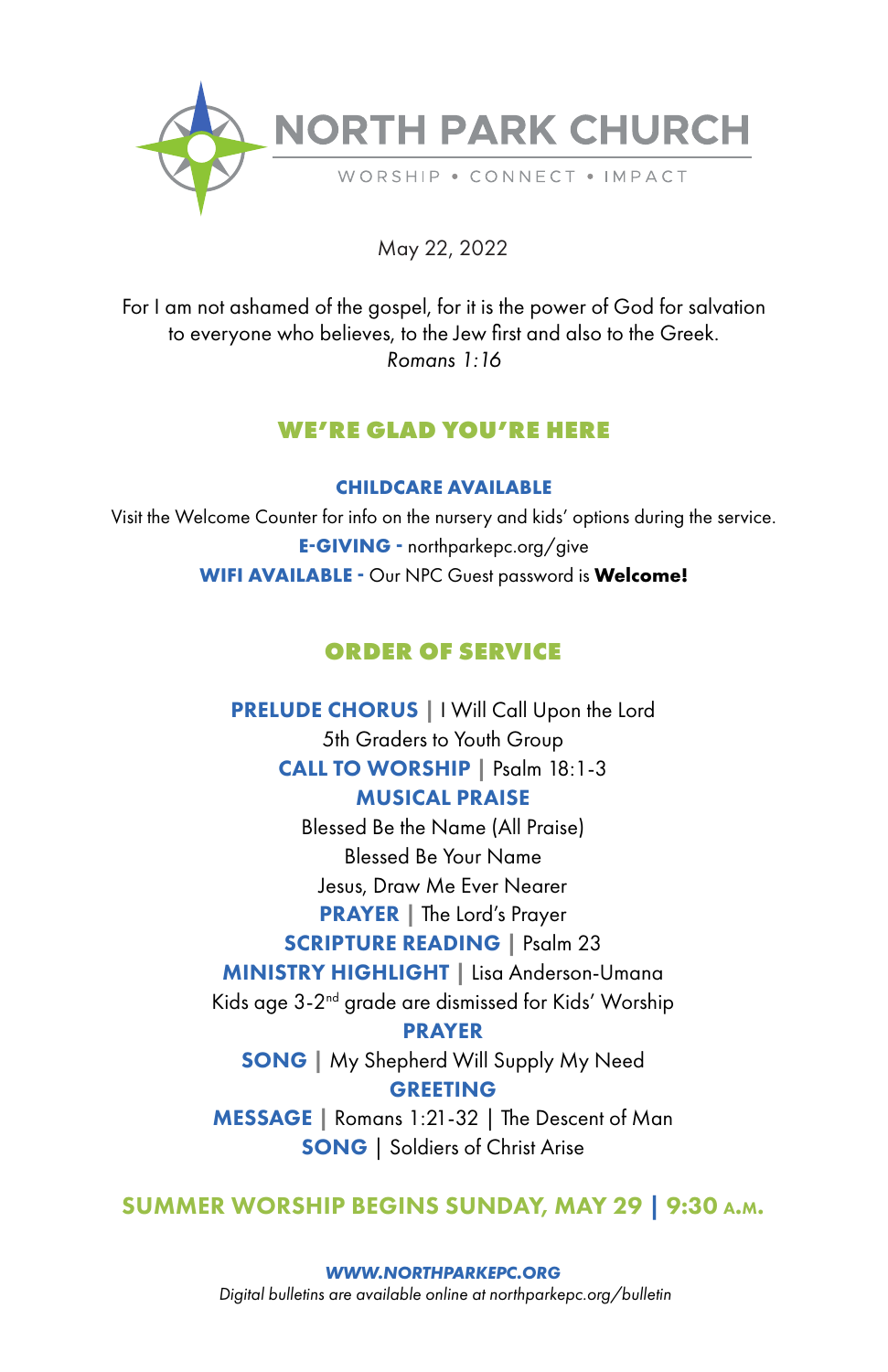# **ROMANS, PART 7: THE DESCENT OF MAN DAN HENDLEY | ROMANS 1:21-32**

SCRIPTURE REFERENCES | New American Standard Bible is used unless otherwise indicated

## *ROMANS 1:21-32*

<sup>21</sup>For even though they knew God, they did not honor Him as God or give thanks, but they became futile in their speculations, and their foolish heart was darkened.  $22$ Professing to be wise, they became fools,  $23$  and exchanged the glory of the incorruptible God for an image in the form of corruptible man and of birds and four-footed animals and crawling creatures. 24Therefore God gave them over in the lusts of their hearts to impurity, so that their bodies would be dishonored among them. 25For they exchanged the truth of God for a lie, and worshiped and served the creature rather than the Creator, who is blessed forever. Amen. <sup>26</sup>For this reason God gave them over to degrading passions; for their women exchanged the natural function for that which is unnatural,  $^{27}$  and in the same way also the men abandoned the natural function of the woman and burned in their desire toward one another, men with men committing indecent acts and receiving in their own persons the due penalty of their error. 28And just as they did not see fit to acknowledge God any longer, God gave them over to a depraved mind, to do those things which are not proper, <sup>29</sup>being filled with all unrighteousness, wickedness, greed, evil; full of envy, murder, strife, deceit, malice; they are gossips, <sup>30</sup>slanderers, haters of God, insolent, arrogant, boastful, inventors of evil, disobedient to parents, <sup>31</sup> without understanding, untrustworthy, unloving, unmerciful; <sup>32</sup>and although they know the ordinance of God, that those who practice such things are worthy of death, they not only do the same, but also give hearty approval to those who practice them.

## *EPHESIANS 4:17*

So this I say, and affirm together with the Lord, that you walk no longer just as the Gentiles also walk, in the futility of their mind.

## *II CORINTHIANS 4:4A*

The god of this world has blinded the minds of the unbelieving.

## *ISAIAH 44:9-10 NLT*

The god of this world has blinded the minds of the unbelieving. How foolish are those who manufacture idols. These prized objects are really worthless. The people who worship idols don't know this, so they are all put to shame. <sup>10</sup>Who but a fool would make his own god—an idol that cannot help him one bit?

## *COLOSSIANS 3:5 (NLT)*

Don't be greedy, for a greedy person is an idolater.

## *EPHESIANS 5:5 (NLT)*

A greedy person is an idolater, worshiping the things of this world.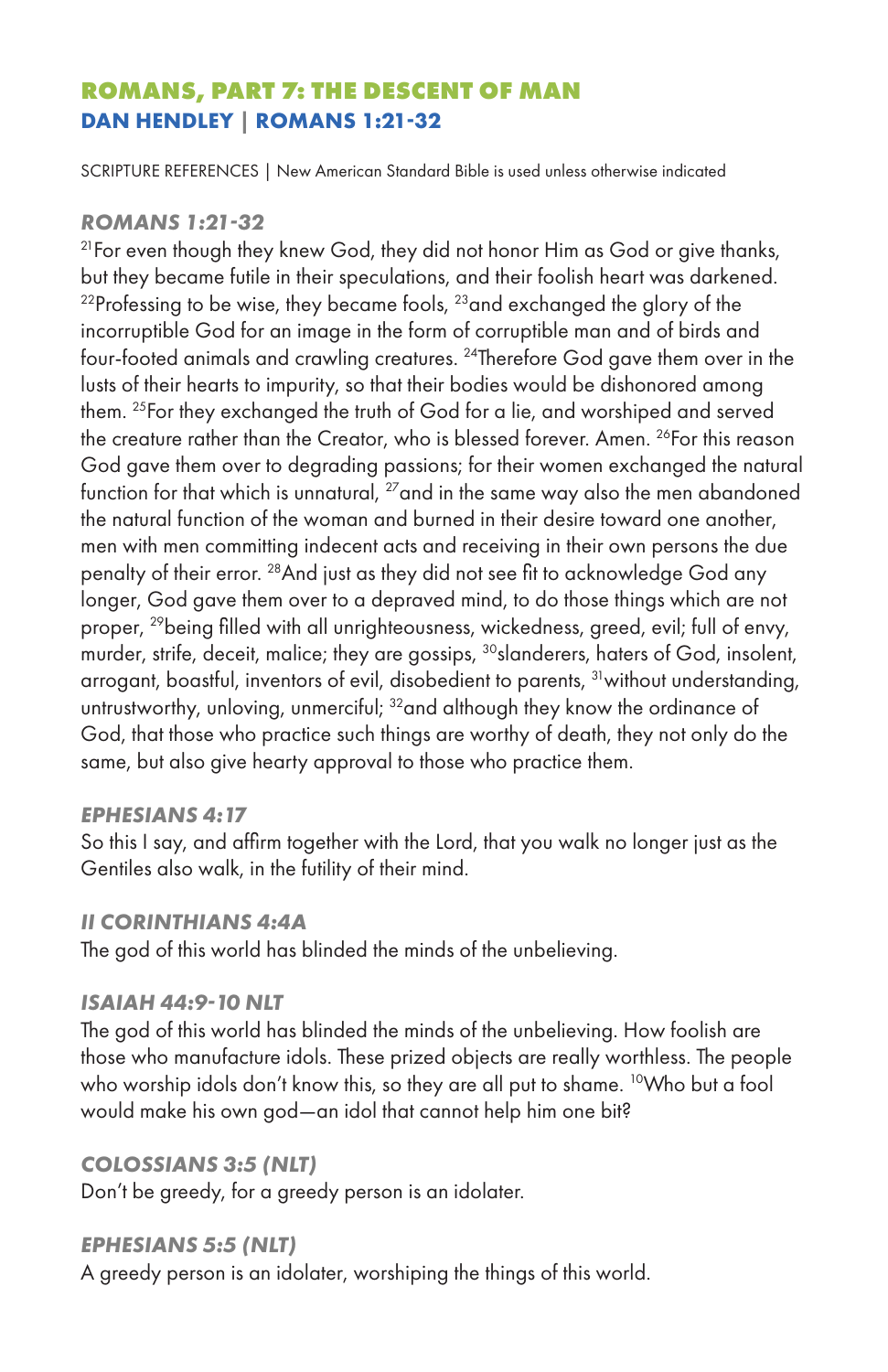## *I THESSALONIANS 1:9*

You turned to God from idols to serve a living and true God.

## *I PETER 4:3 (NLT)*

You have had enough in the past of the evil things that godless people enjoy—their immorality and lust, their feasting and drunkenness and wild parties, and their terrible worship of idols.

# THE FULL DESCENT OF MAN: 8 STEPS

| $I. F_$                                     |  |
|---------------------------------------------|--|
|                                             |  |
| III. A_________________________ ignorance   |  |
| IV.1                                        |  |
| $V.$ $\qquad \qquad$                        |  |
| <b>VI. H</b> immorality                     |  |
| VII. All kinds of ______                    |  |
| <b>VIII.</b> Hearty <b>a_______________</b> |  |
|                                             |  |

## HOPSON'S PHASES OF MORAL REVOLUTION

- 1. What was condemned must be celebrated
- 2. What was celebrated must be condemned
- 3. Those who will not celebrate must be condemned